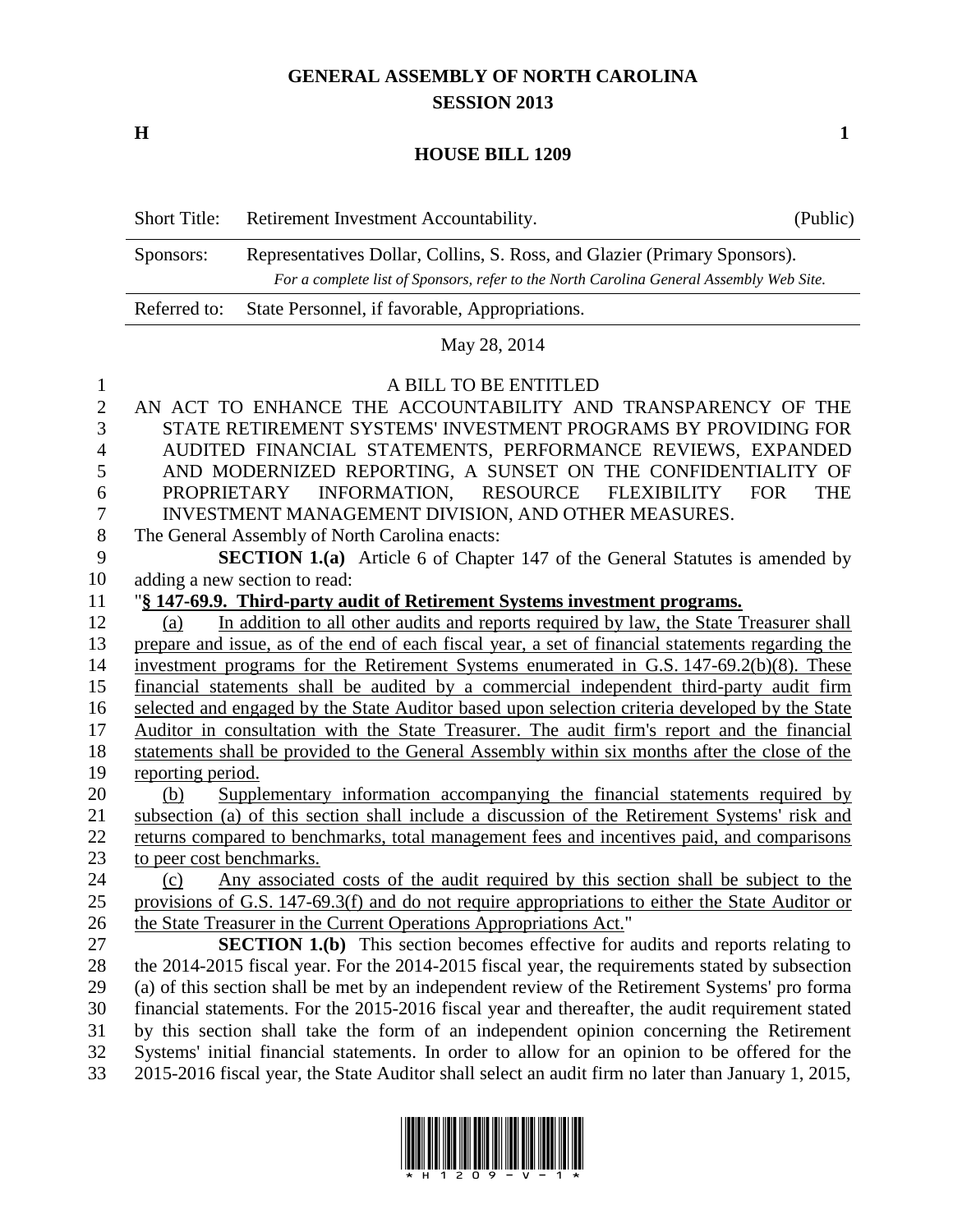|                  |                               | <b>General Assembly of North Carolina</b><br><b>Session 2013</b>                                                                                                                  |  |
|------------------|-------------------------------|-----------------------------------------------------------------------------------------------------------------------------------------------------------------------------------|--|
| $\mathbf{1}$     |                               | and by June 30, 2015, the Treasurer shall separately account for any Retirement Systems                                                                                           |  |
| $\sqrt{2}$       |                               | investment portfolios that are commingled with the Treasurer's other investment programs.                                                                                         |  |
| 3                |                               | <b>SECTION 2.</b> Article 6 of Chapter 147 of the General Statutes is amended by                                                                                                  |  |
| $\overline{4}$   | adding a new section to read: |                                                                                                                                                                                   |  |
| $\mathfrak s$    |                               | "§ 147-69.10. Performance review of Retirement Systems investment programs.                                                                                                       |  |
| $\boldsymbol{6}$ |                               | At least once every four years, the State Treasurer shall engage a commercial independent                                                                                         |  |
| $\boldsymbol{7}$ |                               | expert firm pursuant to G.S. $147-69.3(g)$ to evaluate the governance, operations, and                                                                                            |  |
| $8\,$            |                               | investment practices of the State Treasurer in order to develop recommendations for                                                                                               |  |
| 9                |                               | improvement. The report of the expert firm shall be provided to the General Assembly when                                                                                         |  |
| 10               | complete."                    |                                                                                                                                                                                   |  |
| 11               |                               | <b>SECTION 3.(a)</b> Article 6 of Chapter 147 of the General Statutes is amended by                                                                                               |  |
| 12               | adding a new section to read: |                                                                                                                                                                                   |  |
| 13               |                               | "§ 147-69.11. Reporting of Retirement Systems investments.                                                                                                                        |  |
| 14               | (a)                           | Definitions. – The following definitions apply in this section:                                                                                                                   |  |
| 15               | (1)                           | External investment manager. – The State Treasurer's counterparty or its                                                                                                          |  |
| 16               |                               | affiliate given authority or discretion to make investment decisions                                                                                                              |  |
| 17               |                               | concerning the investments that are not managed internally by the State                                                                                                           |  |
| 18               |                               | Treasurer's staff.                                                                                                                                                                |  |
| 19               | (2)                           | Incentive fees. – Any incentive compensation to an investment manager or                                                                                                          |  |
| 20               |                               | investment vehicle that the Retirement Systems incur directly or experience                                                                                                       |  |
| 21               |                               | indirectly as a reduction in distributions.                                                                                                                                       |  |
| 22               | (3)                           | Investment vehicle. $-$ A limited partnership, limited liability company, trust,                                                                                                  |  |
| 23               |                               | or other legal entity through which the State Treasurer invests.                                                                                                                  |  |
| 24               | $\left(4\right)$              | <u>Management Fees. – Compensation other than incentive fees paid to the</u>                                                                                                      |  |
| 25               |                               | investment manager or investment vehicle to compensate it for its                                                                                                                 |  |
| 26               |                               | management of funds that the Retirement Systems incur directly or                                                                                                                 |  |
| 27               |                               | experience indirectly as a reduction in distributions.                                                                                                                            |  |
| 28               | (b)                           | In addition to all other reports required by law, the State Treasurer shall prepare and                                                                                           |  |
| 29               |                               | make public a report on the fees and performance of external investment managers engaged for                                                                                      |  |
| 30               |                               | the Retirement Systems enumerated in G.S. $147-69.2(b)(8)$ as of the end of each fiscal year. A                                                                                   |  |
| 31               |                               | copy of each report shall be submitted within nine months following the end of the fiscal year                                                                                    |  |
| 32<br>33         |                               | to the State Auditor, the Joint Legislative Commission on Governmental Operations, the Chairs                                                                                     |  |
| 34               |                               | of the House of Representatives Appropriations Subcommittee and Senate Appropriations<br>Committee, the Chairs of the House of Representatives and Senate Finance Committees, and |  |
| 35               | the Fiscal Research Division. |                                                                                                                                                                                   |  |
| 36               | (c)                           | The State Treasurer's report shall include all of the following that are applicable,                                                                                              |  |
| 37               |                               | reported separately for each investment:                                                                                                                                          |  |
| 38               | (1)                           | The name, commitment amount, statutory classification, inception year, and,                                                                                                       |  |
| 39               |                               | as applicable, either a statement that the investment is managed internally by                                                                                                    |  |
| 40               |                               | the staff of the State Treasurer or the names of the external investment                                                                                                          |  |
| 41               |                               | manager and the investment vehicle for that investment.                                                                                                                           |  |
| 42               | <u>(2)</u>                    | The value of the State Treasurer's investment as of the fiscal year end.                                                                                                          |  |
| 43               | (3)                           | For each investment made pursuant to subdivisions (1) through (6) of                                                                                                              |  |
| 44               |                               | G.S. 147-69.2(b) or sub-subdivisions a. and c. of G.S. 147-69.2(b)(8), the                                                                                                        |  |
| 45               |                               | periodic net annualized time-weighted rate of return for that fiscal year and,                                                                                                    |  |
| 46               |                               | since inception, reported net of fees.                                                                                                                                            |  |
| 47               | (4)                           | For each investment other than those described in subdivision (3) of this                                                                                                         |  |
| 48               |                               | subsection, the net annualized internal rate of return and investment multiple                                                                                                    |  |
| 49               |                               | for that fiscal year and, since inception, reported net of fees.                                                                                                                  |  |
| 50               | (5)                           | For each investment other than those described in subdivision (3) of this                                                                                                         |  |
| 51               |                               | subsection, the total cash contributions or other investments made and the                                                                                                        |  |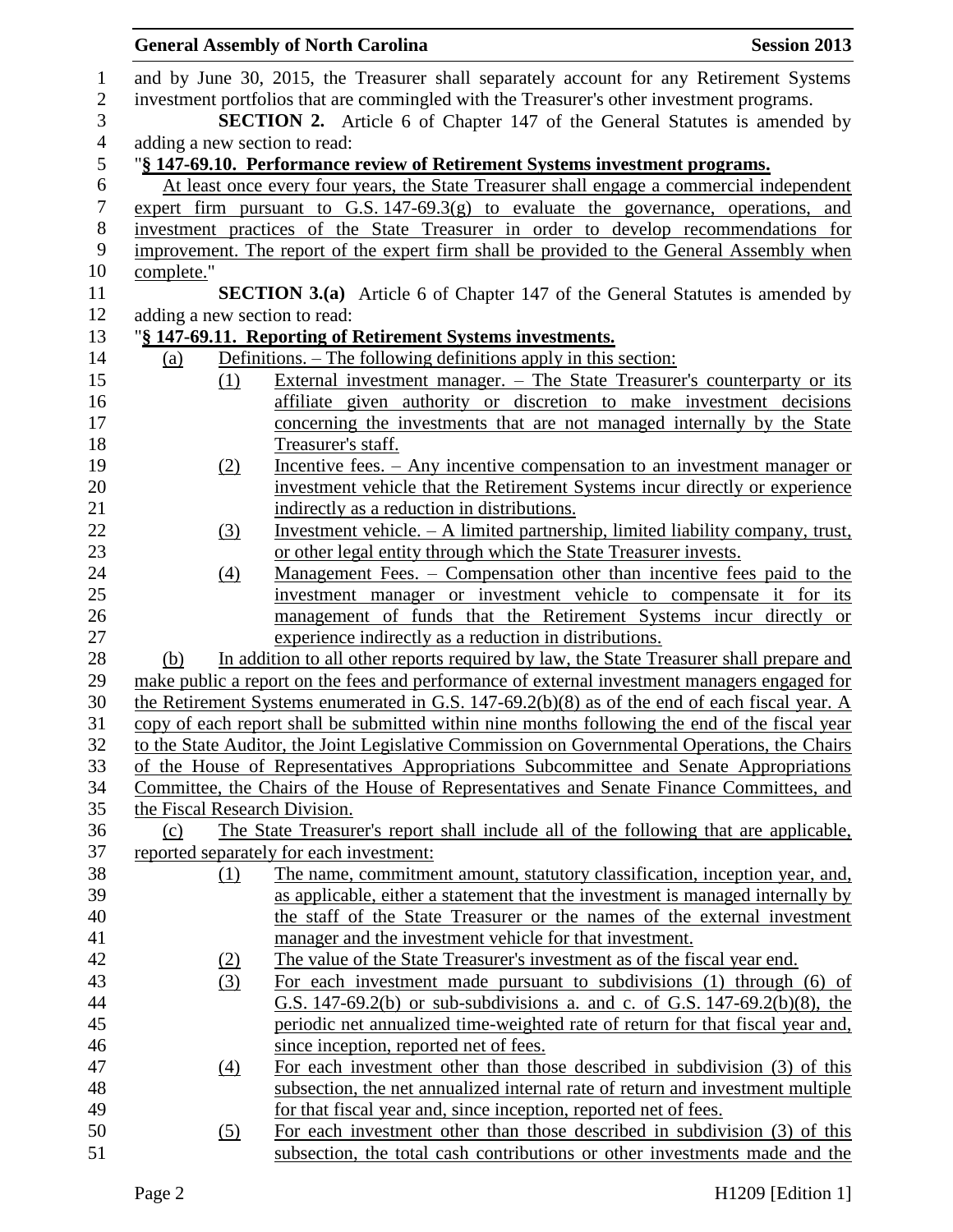|                  | <b>Session 2013</b><br><b>General Assembly of North Carolina</b>                          |
|------------------|-------------------------------------------------------------------------------------------|
|                  | total distribution received with respect to that investment for that fiscal year          |
|                  | and since inception.                                                                      |
| (6)              | The dollar amount of the management fees and incentive fees incurred by                   |
|                  | the State Treasurer and paid to the external investment manager.                          |
| (7)              | For any fund-of-fund investment vehicles, the aggregate management fees                   |
|                  | and incentive fees for the underlying investment managers or investment                   |
|                  | vehicles used by the external investment manager.                                         |
| (8)              | If any placement agent fees relating to the investment were directly or                   |
|                  | indirectly borne by the Retirement Systems, a list of the amount and type of              |
|                  | those fees.                                                                               |
|                  | Portfolios of investments managed internally by the staff of the State Treasurer shall be |
|                  | reported on a portfolio-by-portfolio basis."                                              |
|                  | SECTION 3.(b) Chapter 132 of the General Statutes is amended by adding a new              |
| section to read: |                                                                                           |
|                  | "§ 132-1.14. Public records for Treasurer's investment programs.                          |
| (a)              | Definitions. – The following definitions apply in this section:                           |
| (1)              | External investment manager. – The State Treasurer's counterparty or its                  |
|                  | affiliate given authority or discretion to make investment decisions                      |
|                  | concerning Treasurer investments that are not managed internally by the                   |
|                  | State Treasurer's staff.                                                                  |
| (2)              | Incentive fees. – Any incentive compensation to an investment manager or                  |
|                  | investment vehicle that the Retirement Systems incur directly or experience               |
|                  | indirectly as a reduction in distributions.                                               |
|                  | Investment vehicle. $- A$ limited partnership, limited liability company, trust,          |
| (3)              |                                                                                           |
|                  | or other legal entity through which the State Treasurer invests.                          |
| (4)              | Management Fees. - Compensation other than incentive fees paid to the                     |
|                  | investment manager or investment vehicle to compensate it for its                         |
|                  | management of funds that the Retirement Systems incur directly or                         |
|                  | experience indirectly as a reduction in distributions.                                    |
| (5)              | Person. - An individual, corporation, business trust, partnership, association,           |
|                  | joint venture, or any other legal or commercial entity.                                   |
| (6)              | Treasurer investment. $-$ An investment for one or more of the investment                 |
|                  | programs established, managed, or operated by the State Treasurer pursuant                |
|                  | to G.S. 147-69.3.                                                                         |
| (b)              | <u>Notwithstanding any other provision of this section or any other provision of law.</u> |
|                  | all of the following information is a public record for each Treasurer investment:        |
| (1)              | The name, commitment amount, statutory classification, inception year, and,               |
|                  | if applicable, the names of the external investment manager and the                       |
|                  | investment vehicle for that investment.                                                   |
| (2)              | The value of the State Treasurer's investment as of the fiscal year end.                  |
| (3)              | For each investment made pursuant to subdivisions (1) through (6) of                      |
|                  | G.S. 147-69.2(b) or sub-subdivisions a. and c. of G.S. 147-69.2(b)(8), the                |
|                  | periodic net annualized time-weighted rate of return for that fiscal year and,            |
|                  | since inception, reported net of fees.                                                    |
| (4)              | For each investment other than those described in subdivision (3) of this                 |
|                  | subsection, the net annualized internal rate of return and investment multiple            |
|                  | for that fiscal year and, since inception, reported net of fees.                          |
| (5)              | For each investment other than those described in subdivision (3) of this                 |
|                  | subsection, the total cash contributions or other investments made and the                |
|                  | total distribution received with respect to that investment for that fiscal year          |
|                  | and since inception.                                                                      |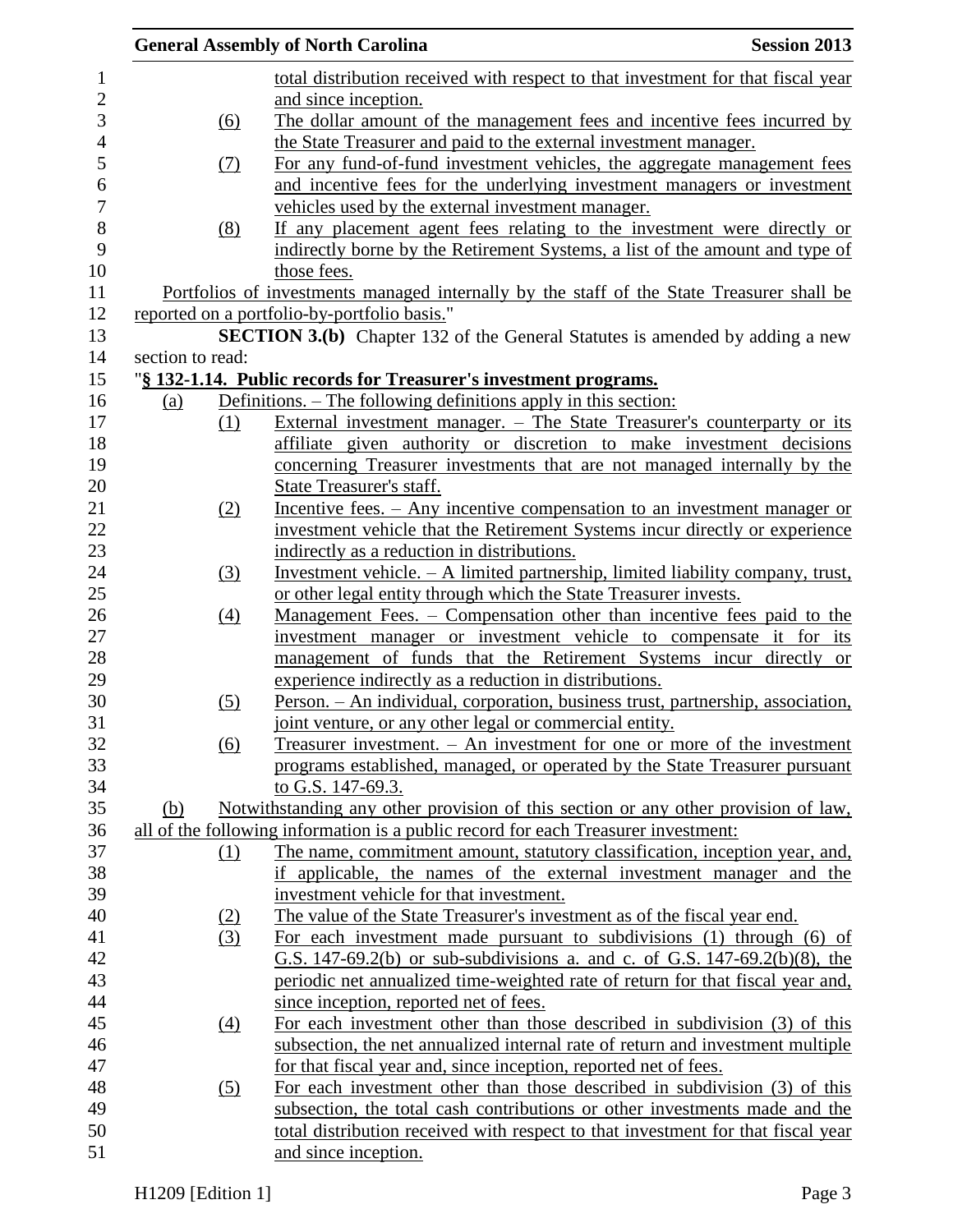|               | <b>General Assembly of North Carolina</b>                                                                                                                                               | <b>Session 2013</b> |
|---------------|-----------------------------------------------------------------------------------------------------------------------------------------------------------------------------------------|---------------------|
| (6)           | The dollar amount of the management fees and incentive fees incurred by                                                                                                                 |                     |
|               | the State Treasurer to the external investment manager.                                                                                                                                 |                     |
| (7)           | For any fund-of-fund investment vehicles, the aggregate management fees                                                                                                                 |                     |
|               | and incentive fees for the underlying investment managers or investment                                                                                                                 |                     |
|               | vehicles used by the external investment manager.                                                                                                                                       |                     |
| (8)           | If any placement agent fees relating to the investment were directly or                                                                                                                 |                     |
|               | indirectly borne by the Retirement Systems, a list of the amount and type of                                                                                                            |                     |
|               | those fees.                                                                                                                                                                             |                     |
|               |                                                                                                                                                                                         |                     |
| (c)           | In order to prevent other investment traders from utilizing knowledge of potential or                                                                                                   |                     |
|               | pending Treasurer investment trades for personal gain, all records relating to trades made                                                                                              |                     |
|               | directly by the staff of the State Treasurer pursuant to G.S. 147-69.2(b)(6b) or the second                                                                                             |                     |
|               | paragraph of G.S. $147-69.2(b)(8)$ are not public record until 90 days after the transaction has                                                                                        |                     |
| closed.       |                                                                                                                                                                                         |                     |
| (d)           | The following information shall not be public record until 10 years after the                                                                                                           |                     |
|               | termination of an investment vehicle in which the State Treasurer has made a Treasurer                                                                                                  |                     |
| investment:   |                                                                                                                                                                                         |                     |
| (1)           | Information regarding the portfolio positions in which the investment                                                                                                                   |                     |
|               | vehicle invests.                                                                                                                                                                        |                     |
| (2)           | Capital call and distribution notices to investors of the investment vehicle.                                                                                                           |                     |
| (3)           | Information concerning other investors in the investment vehicle.                                                                                                                       |                     |
| (4)           | The investment's private placement memorandum and other offering and                                                                                                                    |                     |
|               | marketing material, if marked confidential.                                                                                                                                             |                     |
| (5)           | The investment's contractual documents, to the extent stated in any clause                                                                                                              |                     |
|               | that places a duty of confidentiality upon the State Treasurer.                                                                                                                         |                     |
| (6)           | Any other information that constitutes a "trade secret" as defined in                                                                                                                   |                     |
|               | G.S. 66-152(3) and that was disclosed or furnished by an actual or potential                                                                                                            |                     |
|               | external investment manager in connection with an actual or potential                                                                                                                   |                     |
|               | Treasurer investment.                                                                                                                                                                   |                     |
|               | The information described in this subsection shall be available to the General Assembly and                                                                                             |                     |
|               | State Auditor at any time, even if not public record. The information shall become public                                                                                               |                     |
|               | record beginning on the date of the 10th anniversary of the investment vehicle's termination."                                                                                          |                     |
|               | <b>SECTION 4.(a)</b> G.S. 147-69.3(f) reads as rewritten:                                                                                                                               |                     |
| " $(f)$       | The cost of administration, management, and operation of investment programs                                                                                                            |                     |
|               | established pursuant to this section shall be apportioned equitably among the programs in such                                                                                          |                     |
|               | manner as may be prescribed by the State Treasurer, such costs to be paid from each program,                                                                                            |                     |
|               | and to the extent not otherwise chargeable directly to the income or assets of the specific                                                                                             |                     |
|               | investment program or pooled investment vehicle, shall be deposited with the State Treasurer                                                                                            |                     |
|               |                                                                                                                                                                                         |                     |
|               | as a General Fund nontax revenue.program. The cost of administration, management, and                                                                                                   |                     |
|               | operation of investment programs established pursuant to this section and not directly paid                                                                                             |                     |
|               | from the income or assets of such program shall be covered by an appropriation to the State                                                                                             |                     |
|               | Treasurer for this purpose in the Current Operations Appropriations Act shall be reported to the                                                                                        |                     |
|               | General Assembly by June 15 of each year, providing the actual costs incurred for the previous                                                                                          |                     |
|               | fiscal year, the estimated costs for the current fiscal year, and the estimated costs for the next                                                                                      |                     |
| fiscal year." |                                                                                                                                                                                         |                     |
|               | <b>SECTION 4.(b)</b> G.S. 147-69.3 is amended by adding a new subsection to read:                                                                                                       |                     |
| " $(g1)$      | The State Treasurer is authorized to appoint employees possessing specialized skills                                                                                                    |                     |
|               | or knowledge necessary for the proper administration of investment programs created pursuant                                                                                            |                     |
|               | to this section. Notwithstanding the restrictions on the establishment of new employment                                                                                                |                     |
|               | positions contained in G.S. 143C-6-6(a), the State Treasurer may create those positions<br>outhorized under this subsection solaly in the interest of the handficiaries of the vertices |                     |
|               |                                                                                                                                                                                         |                     |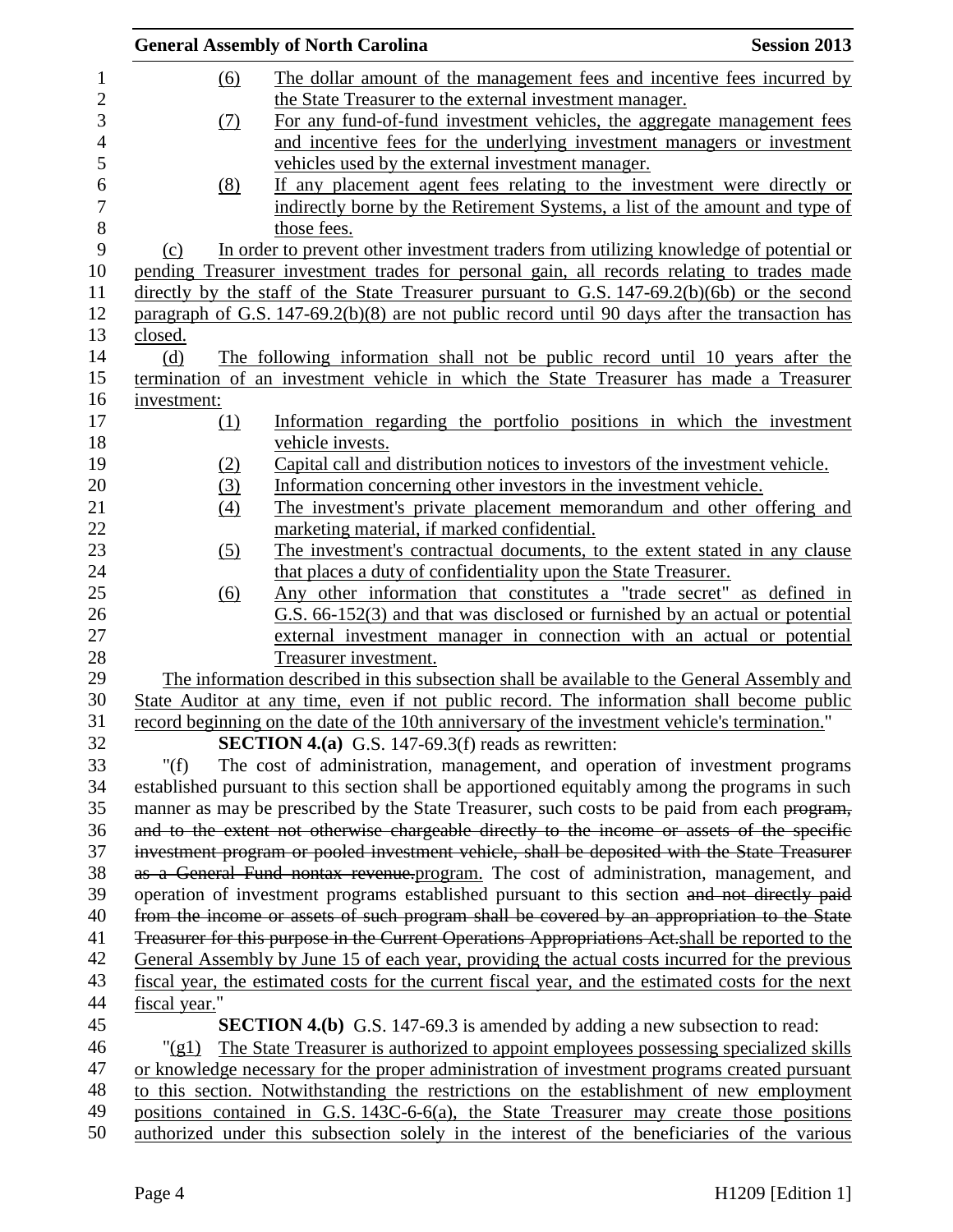|                |                             |                   | <b>General Assembly of North Carolina</b>                                                         | <b>Session 2013</b> |
|----------------|-----------------------------|-------------------|---------------------------------------------------------------------------------------------------|---------------------|
| $\mathbf{1}$   |                             |                   | investments authorized under G.S. 147-69.1 and G.S. 147-69.2, incurring only costs that are       |                     |
| $\overline{2}$ |                             |                   | appropriate and reasonable."                                                                      |                     |
| 3              |                             |                   | <b>SECTION 4.(c)</b> G.S. 147-69.3( $i2$ ) reads as rewritten:                                    |                     |
| $\overline{4}$ | "(i2)                       |                   | In order to promote achievement of long-term investment objectives and to retain                  |                     |
| 5              |                             |                   | key public employees in the Investment Division, with investment functions, the State Treasurer   |                     |
| 6              |                             |                   | is authorized to establish market-oriented compensation plans, including bonuses for the Chief    |                     |
| $\tau$         |                             |                   | Investment Officer and Investment Directorssalaries and performance-related bonuses, for          |                     |
| $8\,$          |                             |                   | employees possessing specialized skills or knowledge necessary for the proper administration      |                     |
| 9              |                             |                   | of investment programs, who shall be exempt from the classification and compensation rules        |                     |
| 10             |                             |                   | established by the Office of State Human Resources. The bonuses maydesign and                     |                     |
| 11             |                             |                   | administration of those compensation plans shall be based on compensation studies conducted       |                     |
| 12             |                             |                   | by a nationally recognized firm specializing in public fund investment compensation and the       |                     |
| 13             |                             |                   | Pension Plan performance.compensation. The salaries compensation and other associated             |                     |
| 14             |                             |                   | employee benefits shall be apportioned directly from the investment program. The Treasurer        |                     |
| 15             |                             |                   | shall report the salaries and bonuses paid to the Joint Legislative Commission on Governmental    |                     |
| 16             | Operations annually."       |                   |                                                                                                   |                     |
| 17             |                             |                   | <b>SECTION 4.(d)</b> G.S. 126-5(c1) reads as rewritten:                                           |                     |
| 18             | "(c1)                       |                   | Except as to the provisions of Articles 6 and 7 of this Chapter, the provisions of this           |                     |
| 19             | Chapter shall not apply to: |                   |                                                                                                   |                     |
| 20             |                             |                   |                                                                                                   |                     |
| 21             |                             | (31)              | Employees of the Investment Management Division of the Department of                              |                     |
| 22             |                             |                   | State Treasurer."                                                                                 |                     |
| 23             |                             |                   | <b>SECTION 5.</b> Article 6 of Chapter 147 of the General Statutes is amended by                  |                     |
| 24             |                             |                   | adding a new section to read:                                                                     |                     |
| 25             |                             |                   | "§ 147-69.12. Placement agents.                                                                   |                     |
| 26             | (a)                         |                   | Definitions. – The following definitions apply in this section:                                   |                     |
| 27             |                             | (1)               | External investment manager. – The State Treasurer's counterparty or its                          |                     |
| 28             |                             |                   | affiliate given authority or discretion to make investment decisions                              |                     |
| 29             |                             |                   | concerning Treasurer investments that are not managed internally by the                           |                     |
| 30             |                             |                   | State Treasurer's staff.                                                                          |                     |
| 31             |                             |                   | <u> Person. – An individual, corporation, business trust, partnership, association,</u>           |                     |
| 32             |                             | <u>(2)</u>        | joint venture, or any other legal or commercial entity.                                           |                     |
| 33             |                             |                   | <u>Placement agent. – Any person or entity that is directly or indirectly hired,</u>              |                     |
| 34             |                             | (3)               | used, engaged, retained, compensated, or otherwise given anything having                          |                     |
| 35             |                             |                   | monetary value or benefit, tangible or intangible, by an external investment                      |                     |
| 36             |                             |                   |                                                                                                   |                     |
|                |                             |                   | manager to assist in securing investment commitments or other ongoing                             |                     |
| 37             |                             |                   | investment management business from any Treasurer investment funds. The                           |                     |
| 38             |                             |                   | term "placement agent" does not include employees of an external                                  |                     |
| 39             |                             |                   | investment manager, employees of affiliated entities that are under common                        |                     |
| 40             |                             |                   | control with the external investment manager, or attorneys hired by an                            |                     |
| 41             |                             |                   | external investment manager to negotiate contractual terms.                                       |                     |
| 42             |                             | $\underline{(4)}$ | Treasurer investment. $-$ An investment for one or more of the investment                         |                     |
| 43             |                             |                   | programs established, managed, or operated by the State Treasurer pursuant                        |                     |
| 44             |                             |                   | to G.S. 147-69.3.                                                                                 |                     |
| 45             | (b)                         |                   | A person shall not act as a placement agent in connection with any potential or                   |                     |
| 46             |                             |                   | actual Treasurer investment unless that person is registered as a lobbyist in accordance with     |                     |
| 47             |                             |                   | Chapter 120C of the General Statutes, meeting the criteria set forth in G.S. $120C-100(a)(10)b$ . |                     |
| 48             |                             |                   | <b>SECTION 6.(a)</b> G.S. 147-69.3 is amended by adding a new subsection to read:                 |                     |
| 49             | "(h1)                       |                   | The State Treasurer shall adopt, publish, and regularly review investment policy                  |                     |
| 50             |                             |                   | statements for each investment program created pursuant to this section."                         |                     |
| 51             |                             |                   | <b>SECTION 6.(b)</b> G.S. 147-69.3(i) reads as rewritten:                                         |                     |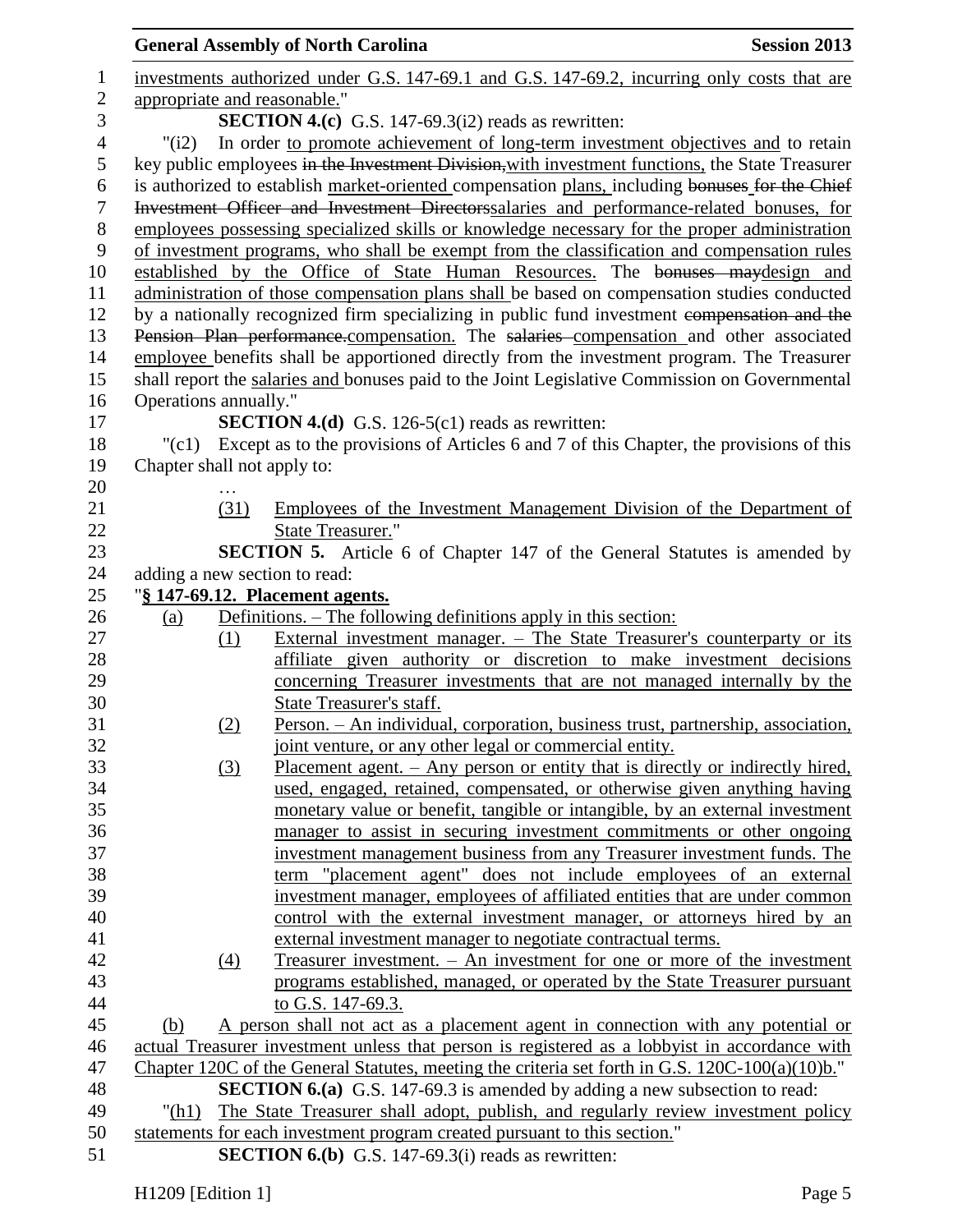#### "(i) The State Treasurer shall report at least twice a year to the General Assembly, through the Finance Committees of the House of Representatives and the Senate, on the investment programs created under this section. The Treasurer shall present the reports to a joint meeting of the Finance Committees. The chairs of the Finance Committees may receive the reports and call the meetings. The Finance Committees may meet during the interim as necessary to hear the reports from the State Treasurer. The State Treasurer's report and presentation to the Finance Committees shall include all of the following: (1) A full and complete statement of all moneys invested by virtue of the provisions of G.S. 147-69.1 and G.S. 147-69.2. (2) The nature and character of the investments. (3) The revenues derived from the investments. (4) The costs of administering, managing, and operating the investment programs, including the recapture of any investment commissions. (5) A statementsummary of the investment policies for the revenues invested. (6) Any other information that may be helpful in understanding the State Treasurer's investment policies and investment results. (7) Any other information requested by the Finance Committees." **SECTION 6.(c)** G.S. 150B-2(8a) reads as rewritten: "(8a) "Rule" means any agency regulation, standard, or statement of general applicability that implements or interprets an enactment of the General Assembly or Congress or a regulation adopted by a federal agency or that describes the procedure or practice requirements of an agency. The term includes the establishment of a fee and the amendment or repeal of a prior rule. The term does not include the following: a. Statements concerning only the internal management of an agency or group of agencies within the same principal office or department enumerated in G.S. 143A-11 or 143B-6, including policies and procedures manuals, if the statement does not directly or substantially affect the procedural or substantive rights or duties of a person not employed by the agency or group of agencies. b. Budgets and budget policies and procedures issued by the Director of the Budget, by the head of a department, as defined by G.S. 143A-2 or G.S. 143B-3, by an occupational licensing board, as defined by G.S. 93B-1, or by the State Board of Elections. c. Nonbinding interpretative statements within the delegated authority of an agency that merely define, interpret, or explain the meaning of a statute or rule. d. A form, the contents or substantive requirements of which are prescribed by rule or statute. e. Statements of agency policy made in the context of another 41 proceeding, including: 42 1. Declaratory rulings under G.S. 150B-4. 2. Orders establishing or fixing rates or tariffs. f. Requirements, communicated to the public by the use of signs or symbols, concerning the use of public roads, bridges, ferries, buildings, or facilities. g. Statements that set forth criteria or guidelines to be used by the staff of an agency in performing audits, investigations, or inspections; in settling financial disputes or negotiating financial arrangements; or in the defense, prosecution, or settlement of cases.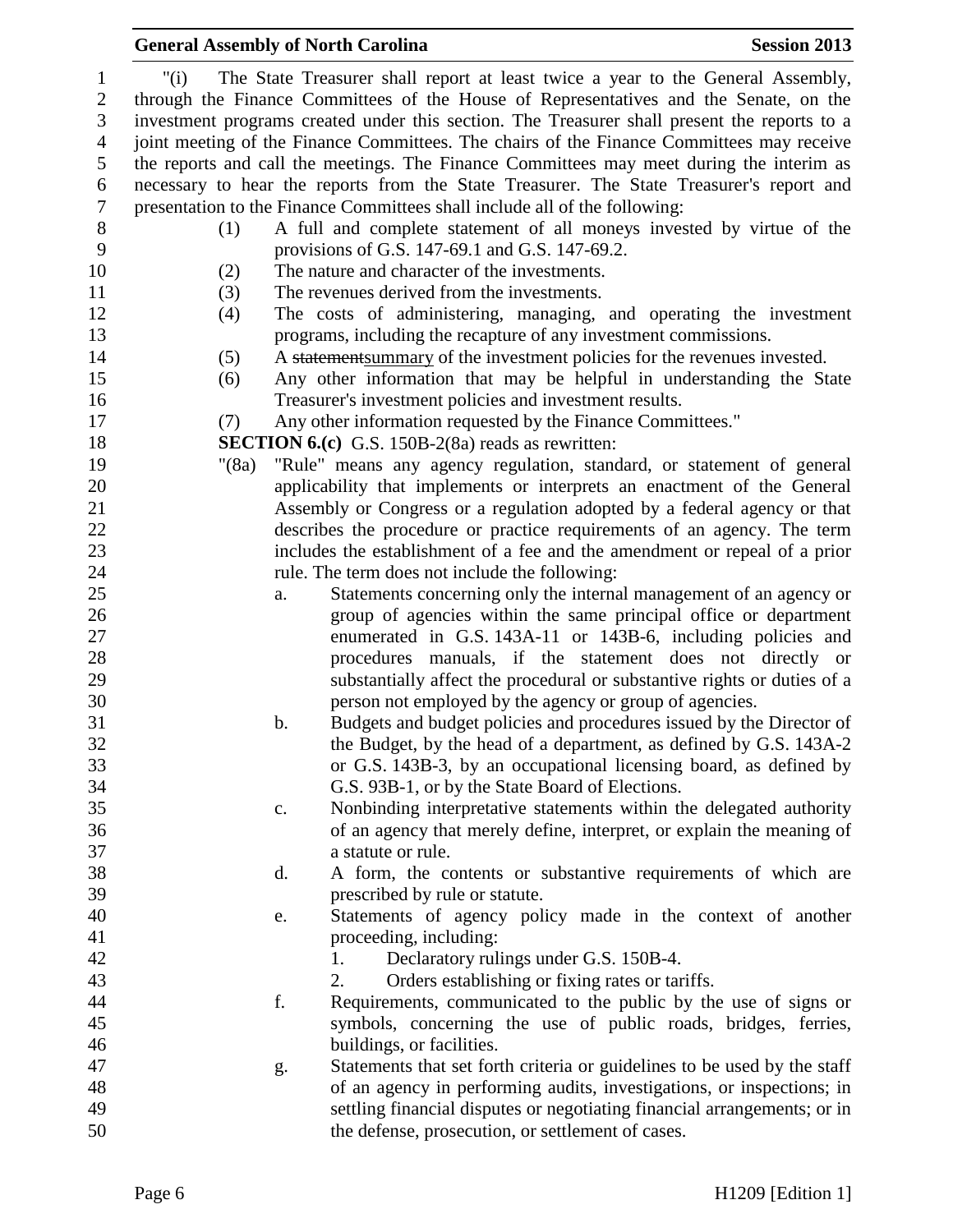|                                     | <b>General Assembly of North Carolina</b> |                                                                                                                                                                                            | <b>Session 2013</b> |
|-------------------------------------|-------------------------------------------|--------------------------------------------------------------------------------------------------------------------------------------------------------------------------------------------|---------------------|
| $\mathbf{1}$<br>$\overline{c}$<br>3 | h.                                        | Scientific, architectural, or engineering standards, forms, or<br>procedures, including design criteria and construction standards used                                                    |                     |
|                                     |                                           | to construct or maintain highways, bridges, or ferries.                                                                                                                                    |                     |
| $\overline{4}$<br>5                 | i.                                        | Job classification standards, job qualifications,                                                                                                                                          | and salaries        |
| 6                                   |                                           | established for positions under the jurisdiction of the State Human<br>Resources Commission.                                                                                               |                     |
| $\boldsymbol{7}$                    |                                           | Establishment of the interest rate that applies to tax assessments                                                                                                                         |                     |
| 8                                   | j.                                        | under G.S. 105-241.21 and the variable component of the excise tax                                                                                                                         |                     |
| 9                                   |                                           | on motor fuel under G.S. 105-449.80.                                                                                                                                                       |                     |
| 10                                  | k.                                        | The State Medical Facilities Plan, if the Plan has been prepared with                                                                                                                      |                     |
| 11                                  |                                           | public notice and hearing as provided in G.S. 131E-176(25),                                                                                                                                |                     |
| 12                                  |                                           | the<br>Commission<br>for<br>reviewed<br>by                                                                                                                                                 | compliance<br>with  |
| 13                                  |                                           | G.S. 131E-176(25), and approved by the Governor.                                                                                                                                           |                     |
| 14                                  | 1.                                        | Standards adopted by the Office of Information Technology Services                                                                                                                         |                     |
| 15                                  |                                           | applied to information technology as defined by G.S. 147-33.81.                                                                                                                            |                     |
| 16                                  | m.                                        | policy statement<br>adopted<br>An<br>investment                                                                                                                                            | pursuant<br>to      |
| 17                                  |                                           | G.S. 147-69.3(h1)."                                                                                                                                                                        |                     |
| 18                                  |                                           | <b>SECTION 7.</b> G.S. 147-69.3(j) reads as rewritten:                                                                                                                                     |                     |
| 19                                  | " $(i)$                                   | Subject to the provisions of G.S. 147-69.1(d), the State Treasurer shallmay adopt                                                                                                          |                     |
| 20                                  |                                           | any rules necessary to establish, operate, conduct, and carry out the provisions of all activities                                                                                         |                     |
| 21<br>22                            |                                           | related to the investment programs established pursuant to this section."                                                                                                                  |                     |
| 23                                  |                                           | SECTION 8.(a) G.S. 128-29.1 is repealed.<br><b>SECTION 8.(b)</b> G.S. 147-69.2(b) reads as rewritten:                                                                                      |                     |
| 24                                  |                                           |                                                                                                                                                                                            |                     |
| 25                                  | " $(b)$                                   | It shall be the duty of the State Treasurer to invest the cash of the funds enumerated<br>in subsection (a) of this section in excess of the amount required to meet the current needs and |                     |
| 26                                  |                                           | demands on such funds. The State Treasurer may invest the funds as provided in this                                                                                                        |                     |
| 27                                  |                                           | subsection. If an investment was authorized by this subsection at the time the investment was                                                                                              |                     |
| 28                                  |                                           | made or contractually committed to be made, then that investment shall continue to be                                                                                                      |                     |
| 29                                  |                                           | authorized by this subsection, and none of the percentage or other limitation on investments set                                                                                           |                     |
| 30                                  |                                           | forth in this subsection shall be construed to require the State Treasurer to subsequently dispose                                                                                         |                     |
| 31                                  |                                           | of the investment or fail to honor any contractual commitments as a result of changes in market                                                                                            |                     |
| 32                                  |                                           | values, ratings, or other investment qualifications. For purposes of computing market values on                                                                                            |                     |
| 33                                  |                                           | which percentage limitations on investments in this subsection are based, all investments shall                                                                                            |                     |
| 34                                  |                                           | be valued as of the last date of the most recent fiscal quarter.                                                                                                                           |                     |
| 35                                  | (1)                                       | Investments authorized by G.S. 147-69.1(c)(1)-(7).                                                                                                                                         |                     |
| 36                                  | (2)                                       | General obligations of other states of the United States.                                                                                                                                  |                     |
| 37                                  | (3)                                       | General obligations of cities, counties and special districts in North Carolina.                                                                                                           |                     |
| 38                                  | (4)                                       | Obligations of any company, other organization or legal entity incorporated                                                                                                                |                     |
| 39                                  |                                           | or otherwise created or located within or outside the United States, including                                                                                                             |                     |
| 40                                  |                                           | obligations that are convertible into equity securities, if the obligations bear                                                                                                           |                     |
| 41                                  |                                           | one of the four highest ratings of at least one nationally recognized rating                                                                                                               |                     |
| 42                                  |                                           | service when acquired.                                                                                                                                                                     |                     |
| 43                                  | (5)                                       | Repealed by Session Laws 2001-444, s. 2, effective October 1, 2001.                                                                                                                        |                     |
| 44                                  | (6)                                       | Asset-backed securities (whether considered debt or equity) provided they                                                                                                                  |                     |
| 45                                  |                                           | bear ratings by nationally recognized rating services as provided in                                                                                                                       |                     |
| 46                                  |                                           | G.S. $147-69.2(b)(4)$ .                                                                                                                                                                    |                     |
| 47                                  | (6a)                                      | In addition to the limitations and requirements with respect to the                                                                                                                        |                     |
| 48                                  |                                           | investments of the Retirement Systems set forth in this subsection, the State                                                                                                              |                     |
| 49                                  |                                           | Treasurer shall select investments of the assets of the Retirement Systems                                                                                                                 |                     |
| 50                                  |                                           | such that investments made pursuant to subdivisions $(b)(1)$ through $(6)$ of                                                                                                              |                     |